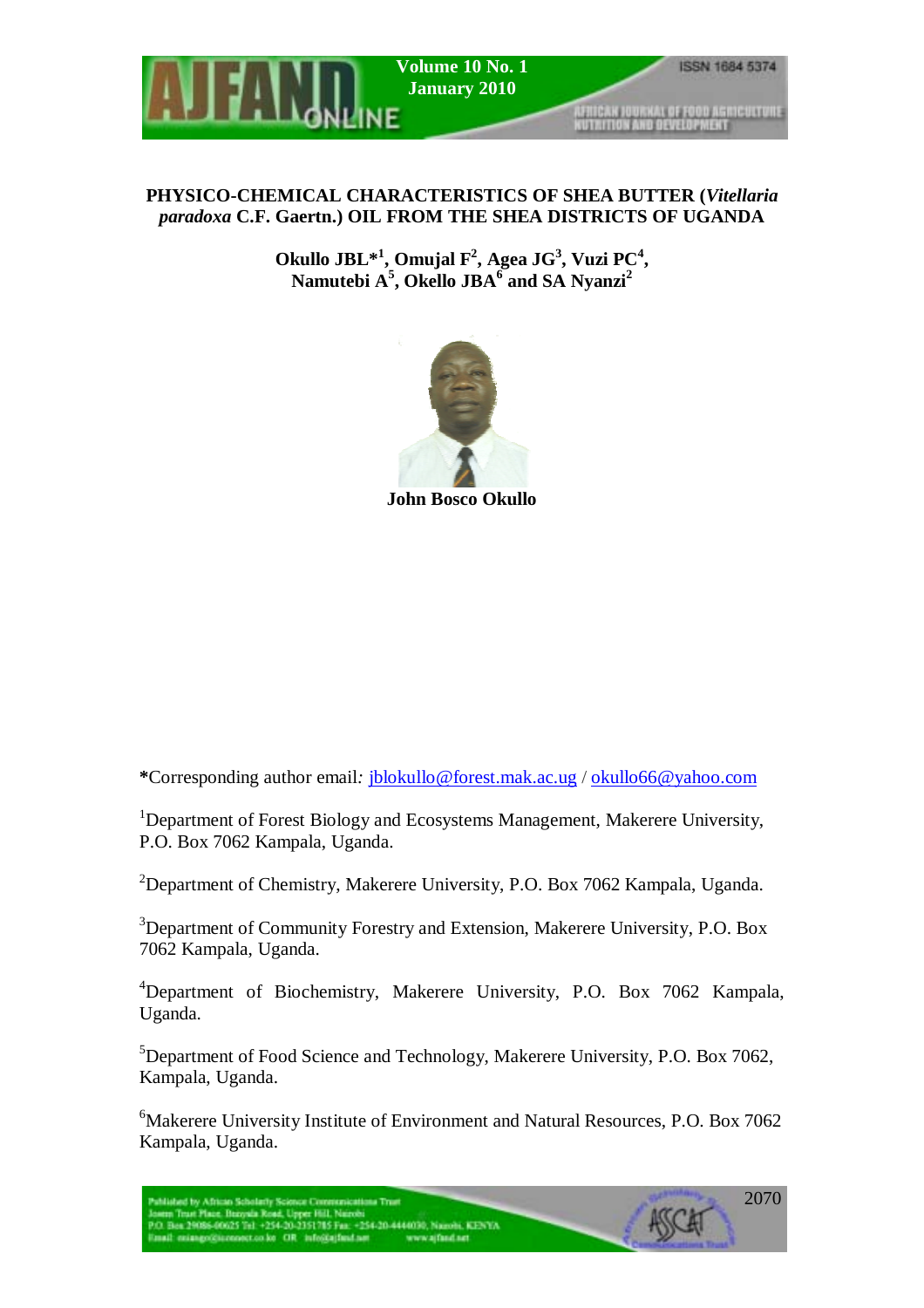

### **ABSTRACT**

Shea oil is a vegetable oil obtained from the seeds of the shea tree (*Vitellaria paradoxa* C.F. Gaertn.). It constitutes an important source of fat in food and cosmetics. Although shea oil can be marketed both locally and internationally, increasing demand worldwide for exportable products calls for their certification. Characterization of shea oil is one step towards developing its certification system. In this study, the physico-chemical characteristics of shea oil in different shea zones of Uganda were assessed. Samples of shea fruits were collected between the months of June-August 2007 in the districts of Pader, Lira, Katakwi and Arua representing Acholi, Lango, Teso, and West Nile shea zones, respectively. Seed oil was extracted by Soxhlet apparatus using n-hexane solvent and analysed for colour, refractive index, viscosity, oil content, acid value, peroxide value, saponification value, iodine value, α-tocopherols and fatty acid profile. Shea oil content, colour, refractive index and viscosity ranged from 41-54%, orange to orange–yellow, 1.670-1.690 and 2.4-2.8 cP, respectively. Acid and peroxide values ranged between 2.3-12.59 mgKOH/kg and 2.10 to 2.50 meq/kg, respectively. Saponification, iodine and  $\alpha$ - tocopherols values were between 160 mgKOH/g and 192mgKOH/g, 39.21  $I_2g/100$  and 41.37  $I_2g/100g$ and 26.3-44.4 mg/100g, respectively. Fatty acid profile for palmitic, stearic, oleic, linoleic and arachidic fatty acids ranged between 6.52-8.12%, 28.65-30.94%, 55.54- 57.63%, 6.18-7.79% and 0.65-0.90%, respectively. Although there was significant variation in the oil yield  $(P \le 0.05)$ , the physico-chemical characteristic and fatty acid profile showed no significant variation in the shea zones of Uganda (P≤0.05). The fact that physico- chemical characteristics of shea oil from the different shea zones of Uganda are comparable to other high value edible vegetable oils indicates its suitability as raw material for food, cosmetic and pharmaceutical products. This characterization is a bench mark for monitoring the quality of shea oil from Uganda and can be used to enhance its local and international trade.

**Key words**: Shea, oil, physico-chemical, Uganda, *Vitellaria paradoxa*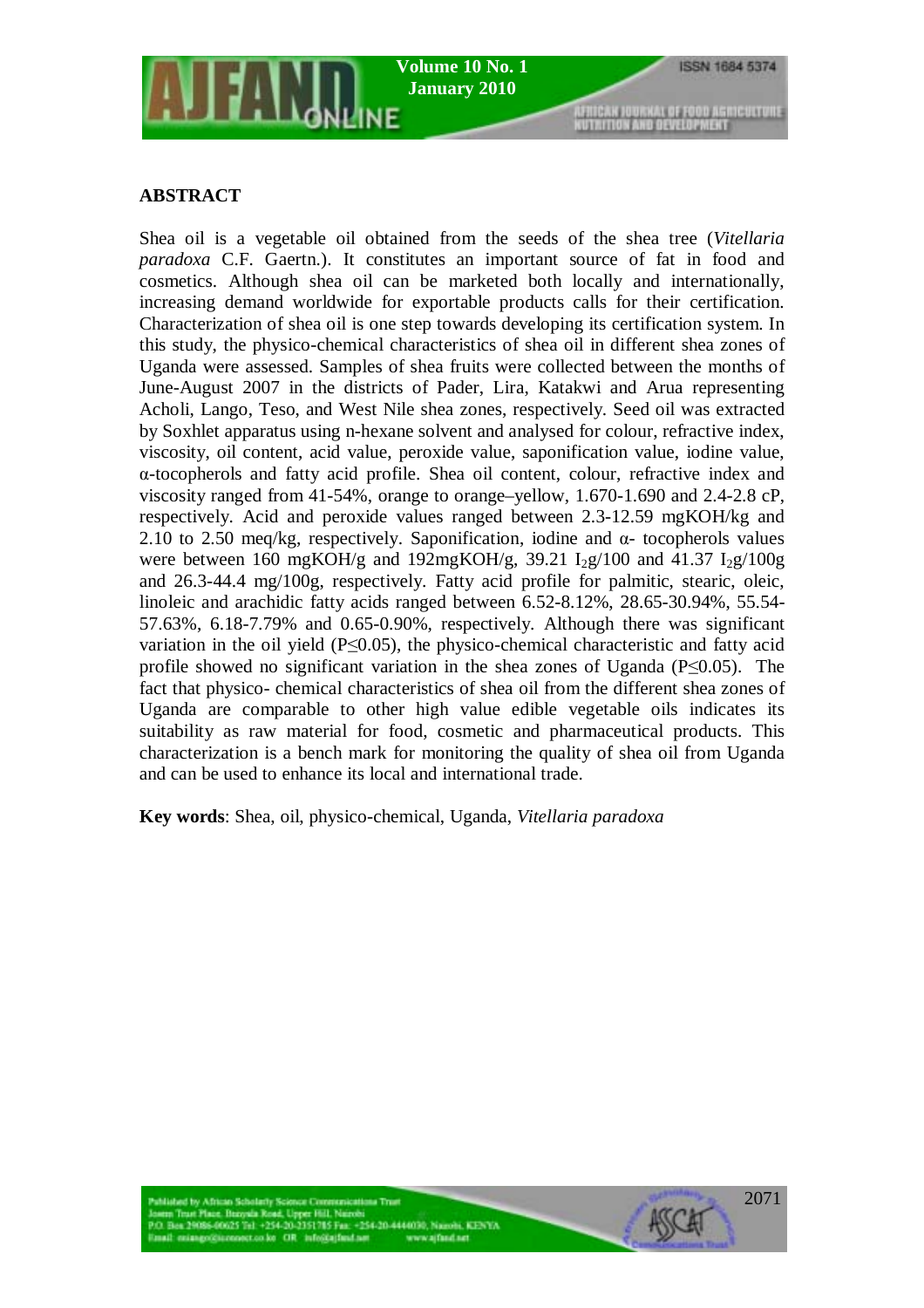### **INTRODUCTION**

Worldwide, natural vegetable oil and fats are increasingly becoming important in nutrition and commerce because they are sources of dietary energy, antioxidants, biofuels and raw material for the manufacture of industrial products. They are used in food, cosmetic, pharmaceutical and chemical industries. Vegetable oils account for 80% of the world's natural oils and fat supply [1]. Edible oil in Uganda is mainly imported, an indication that oil production in Uganda is lower than the demand of 45,000-50,000 MT and which is growing at 3% per annum [2].

Although the major raw materials for production of vegetable oil in Uganda are sunflower, palm, soya bean and cotton seeds, existence of indigenous plants that contain oil are well known among rural communities. With increasing awareness of the importance of vegetable oils in the food, pharmaceutical and cosmetic industries, there is need to focus on indigenous plant species to meet the increasing demand. *Vitellaria paradoxa* (the shea tree), an indigenous wild tree is one such plant of African savanna parkland [3]. Although the tree is mostly found in the wild, attempts to conserve it on farm have been initiated [3]. The eastern sub species *Vitellaria paradoxa sp. nilotica* occurs in Ethiopia, Southern Sudan and Uganda [4]. In Uganda, *Vitellaria paradoxa* are mostly distributed in northern, north-eastern and West Nile regions of the country [4]. *V*. *paradoxa* tree has been described as socially and economically important; and has been included in the priority list of African Genetic Resources by the FAO [5].

The *V*. *paradoxa* nuts/seeds are usually processed into shea oil that constitutes an important source of fat. The shea butter fat can also be used in soap making, cosmetic and traditional medicine in many rural areas [4, 6, 7]. Due to its richness in food nutrients, the shea oil has found market as baking fat, margarine and other fatty spreads, confectionery and chocolate industry in Europe and Asia [8]. Although use of shea butter alone for cosmetics in USA has been growing at an annual rate of 25%, differences between the physico-chemical composition and fatty acid profiles of shea oil have been reported for both West African and Ugandan shea butter [9]. In the case of West Africa, a variation even within neighbouring shea trees has been reported. These variations in physico-chemical composition of vegetable oils have often been attributed to environmental factors such as rainfall, soil fertility, maturation period, agronomic practices and genetic substitution [9, 10]. With the increasing global demand for shea oil, characterization of physico-chemical properties of shea oil originating from Uganda is essential. This study, therefore, investigated the physicochemical composition of shea oil from the different shea districts of Uganda.

## **MATERIALS AND METHODS**

### **Study area**

Fresh shea fruits were collected between July and August 2007 from Pader, Lira, Katakwi and Arua districts , each representing the Acholi, Lango, Teso and West Nile shea zones, respectively in Uganda. Uganda is a landlocked nation in eastern Africa

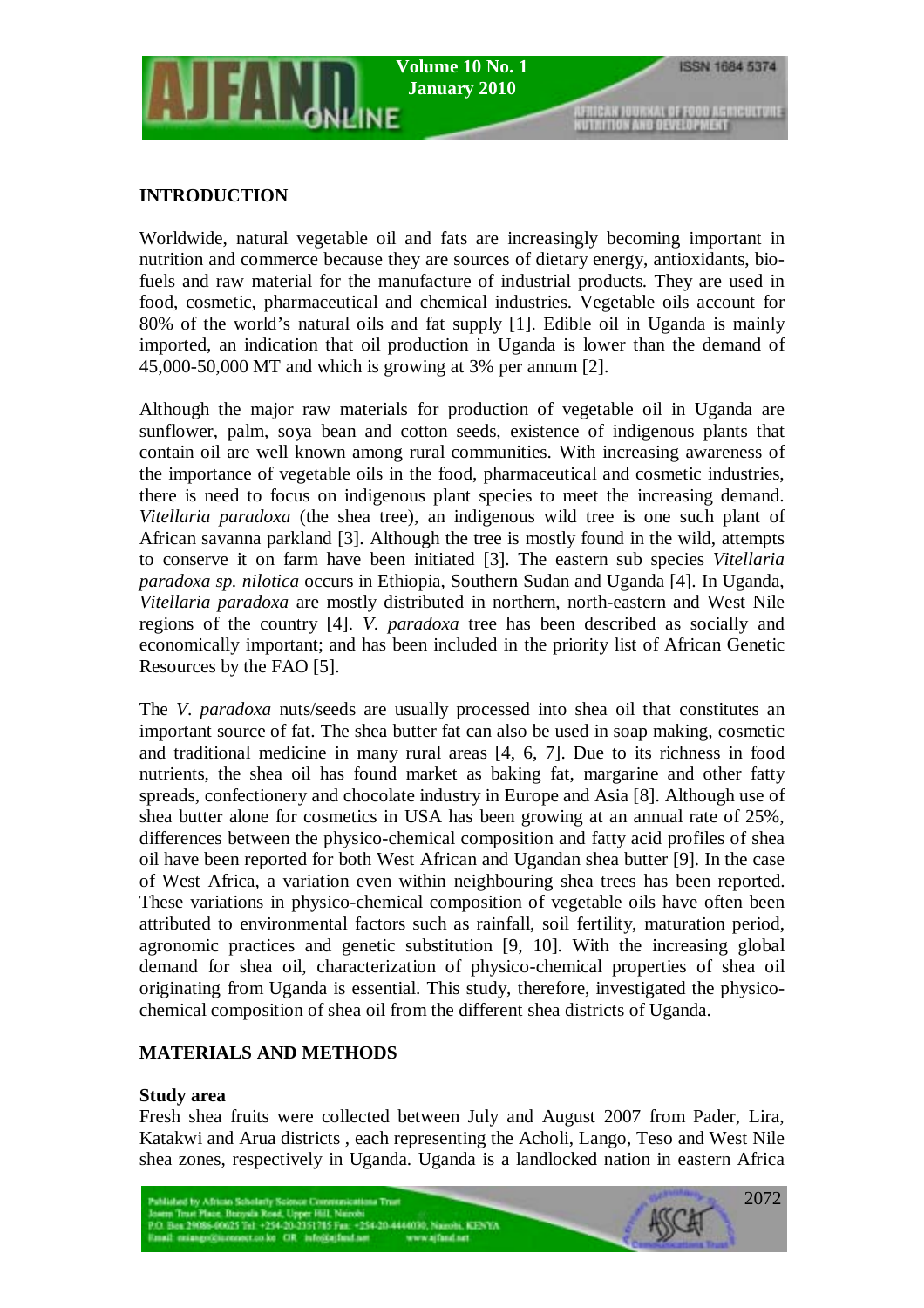**Volume 10 No. 1 January 2010** 

AFMICAN JOURNAL OF FOOD ASMICULTURE

that straddles the equator, west of Kenya, south of Sudan, with Rwanda and Tanzania to the south. Uganda's western border with the Democratic Republic of the Congo is defined by the Albertine Rift, the western branch of the Great Rift System of Africa. This Rift Valley boundary area includes two of the African Great Lakes (Lake Albert and Lake Edward), the snow-capped Rwenzori mountains (considered by many to be the legendary "Mountains of the Moon"), as well as many imperiled species, like the Mountain gorilla.

### **Sample collection and preparation**

Five kilograms of shea fruits were randomly collected from under the different shea trees in each district. The fruits were then stored in a dark cool box at  $4^{\circ}$ C and transported to the laboratory for analysis. In the laboratory, the fruits were de-pulped and seeds/kernels dried (between 40 and 50°C) for 5 days. The dry kernels were dehusked manually using a metallic rod. The nuts were further dried for another 5 days at the same temperature, milled into powder using an electric grinder machine (Brooks Crompton series 2000, UK), packed in a low dense polyethylene (LDPE) bag and stored in a dry cupboard till oil extraction was complete. All chemical and reagents used were of analytical grade. For other specific preparations, distill water was used. Oil from the milled nuts was extracted with *n*-hexane solvent for 5 hours using Soxhlet apparatus at 60°C. The extracted oil was later concentrated using a rotary evaporator and dried by heating in a vacuum oven at  $50^{\circ}$ C for 60 minutes. The percentage yield of the crude oil was determined gravimetrically. The extracted oil samples were transferred into brown glass bottles and stored in a refrigerator at  $5^{\circ}C$ until all analyses were completed.

## **Laboratory analyses**

## *Physical characteristics*

Colour, refractive index and viscosity were determined using recommended methods [11]. A lovi bond apparatus (Tintometer model E, S. No.5064E England), a viscometer (BROOKFIELD DV-11+Pro, USA) at 34-35°C and a refractometer  $(Bellingham + Stanley (B<sup>+</sup>S), No. A86006, England)$  were used to determine colour, viscosity and refractive index, respectively

## *Chemical characteristics*

Acid, saponification, peroxide and iodine values were determined using standard methods [11]. α-tocopherol was determined by High Performance Liquid Chromatography (HPLC), Perkin Elmer [12]. A calibration curve was prepared using a standard alpha tocopherol (CAS 59-02-9) from Sigma –Aldrich (USA). One ml of each working standard solutions (20ppm, 40ppm, 60ppm, 80ppm, 100ppm) was pipetted into separate conical flasks followed by methanol (30ml), 10% ascorbic acid solution (3ml) and 50% KOH (4ml). Contents were shaken and sonicated for 10 minutes. The solutions were saponified for 2 hours under reflux at a temperature of 40-50°C in the dark. The contents were then cooled to ambient temperature, transferred into a separating funnel and washed with 10ml of distilled water.

n Trust Place, Berryala Road, Upper Hill, Narrobi<br>Bon 29086-00025 Tel. +254-20-2351715 Fax. +254-20-4444030, Narrobi, KENYA mail: miango@iconnect.co.ke OR info@ajfind.net www.ajfind.net

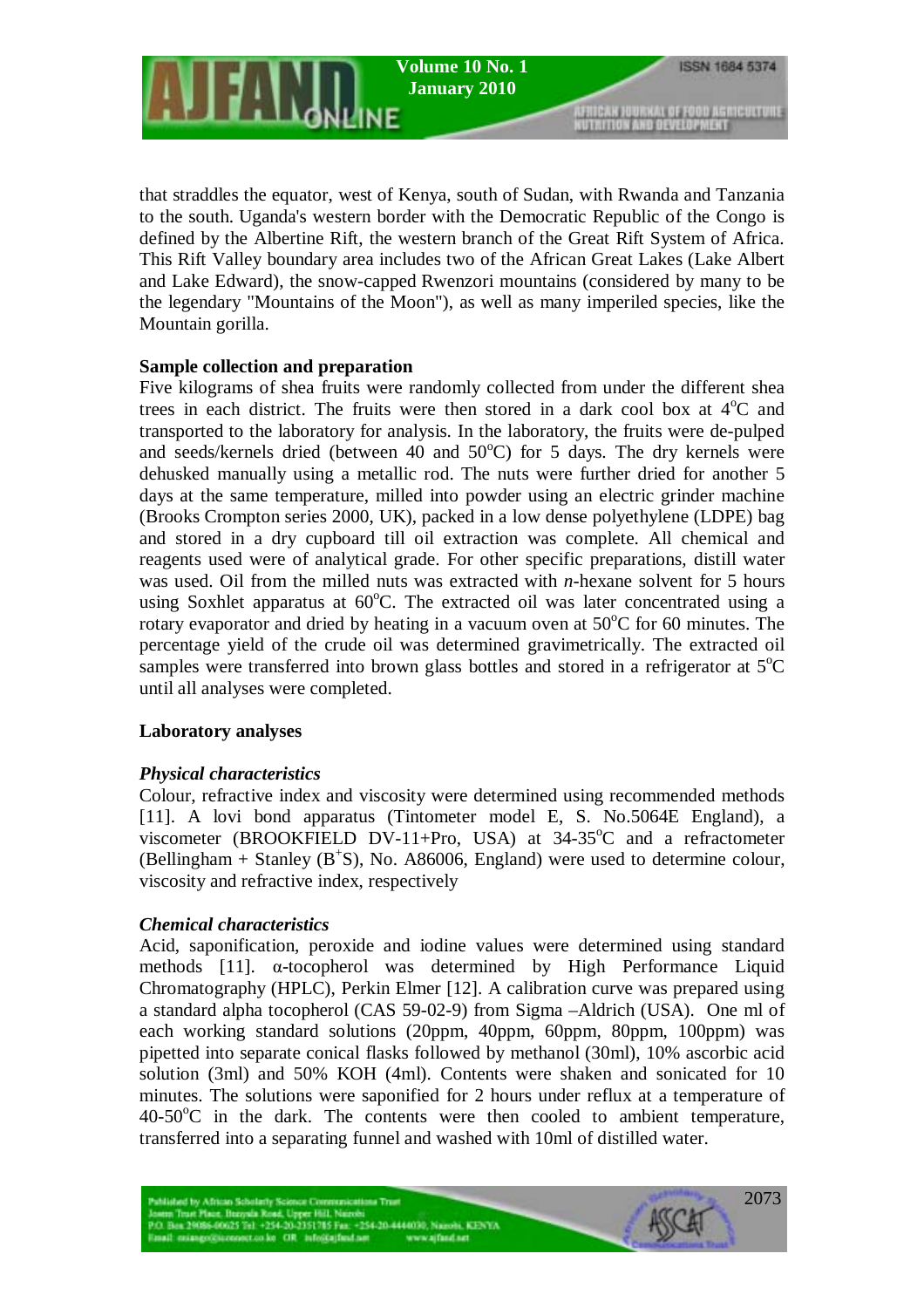AFRICAN JOURNAL OF FOOD AGRICULTURE

The saponified solution was extracted consecutively three times with 70ml, 40ml and 40ml, respectively using petroleum ether  $(40{\text -}60^{\circ}\text{C}$  analytical grades) by shaking for 5 minutes. Ether extracts were combined, 100ml of distilled water added and shaken three times for 5 minutes until it was neutral to phenolphthalein indicator. The ether extract was then passed through anhydrous sodium sulphate and evaporated to dryness on a water bath at 70°C. The residue was dissolved in 3ml of distilled methanol and 20µl was injected into the HPLC. The samples were separated in a column (C8, Perkin Elmer, 250 mm x 4.0 mm) using methanol-water (85:15 v/v) solvent system (mobile phase).

Two to three grams of each shea oil sample type was treated the same way as the standard. Using the same standard preparation method for *α*-tocopherol, the (2-3g) of each shea oil sample type was separated using HPLC brownlee analytical C8 column, Perkin Elmer (250 mm x 4.0 mm) by employing Methanol-Water (85:15 v/v) solvent system (mobile phase) with a flow rate of 1.5 ml/min. The value of *α-* tocopherols in the standard was detected by the UV detector set at 284 nm. The *α-*tocopherols concentrations in the sample were computed using standard curve of *α-*tocopherols and reported in mg/100g [12]

Fatty acid profiles were assayed using trans-esterification method [13]. Shea butter sample (7.0 -10.0 mg) was transferred into a 15ml thick walled glass tubes, followed by the addition of 1ml anhydrous methanol containing 2M HCl. The contents were flushed with purified nitrogen gas and the tubes securely closed with teflon-lined screw caps. Each tube was then placed in an oven for 2 hours at  $90^{\circ}$ C for complete methanolysis. After cooling to room temperature, the tube was opened and the methanol evaporated down to 0.5 ml with a stream of nitrogen gas. To reduce solubility of methyl esters in the methanol phase, 0.5 ml distilled water was added to the methanolised lipid fraction. The cap of the tube was tightened and mixed for one minute followed by centrifugation to separate the phases. Using a pipette, the upper hexane layer containing fatty acid methyl esters was transferred carefully to a vial. The water–methanol phase was extracted twice using 1 ml n- hexane.

One microlitre (1µl) of the mixed hexane extract was injected splitless (the split opening after 4 ml) in Elmer 8500 gas chromatograph equipped with a flame – ionization detector (FID) on a 25 m x 0.25 mm (i.d.) column coated with polyethylene glycol (PEG) as a stationary phase of 0.2 µm thickness (CP-WAX 52CB Chrompack) and the mobile phase was hydrogenised at 20psi. The injector and detector temperatures were set at  $260^{\circ}$ C and  $330^{\circ}$ C respectively. The oven was programmed at  $90^{\circ}$ C for 4 minutes before cooling for the next run. The chromatographic peaks were identified by comparison with the standard chromatograph of the mixture of 20 fatty acid methyl esters, gas-liquid chromatography (GLC) reference standard 68D Nu-Check – Prep (Elysian , Minn., USA). The components eluting from the column were detected by FID whose output signal was captured and recorded in computer with Turbochrome 4 soft-ware data system.

n Trust Place, Berryala Road, Upper Hill, Narrobi<br>Bon 29086-00025 Tel. +254-20-2351715 Fax. +254-20-4444030, Narrobi, KENYA mail: missgo@iconnect.co.ke OR infe@ajfind.net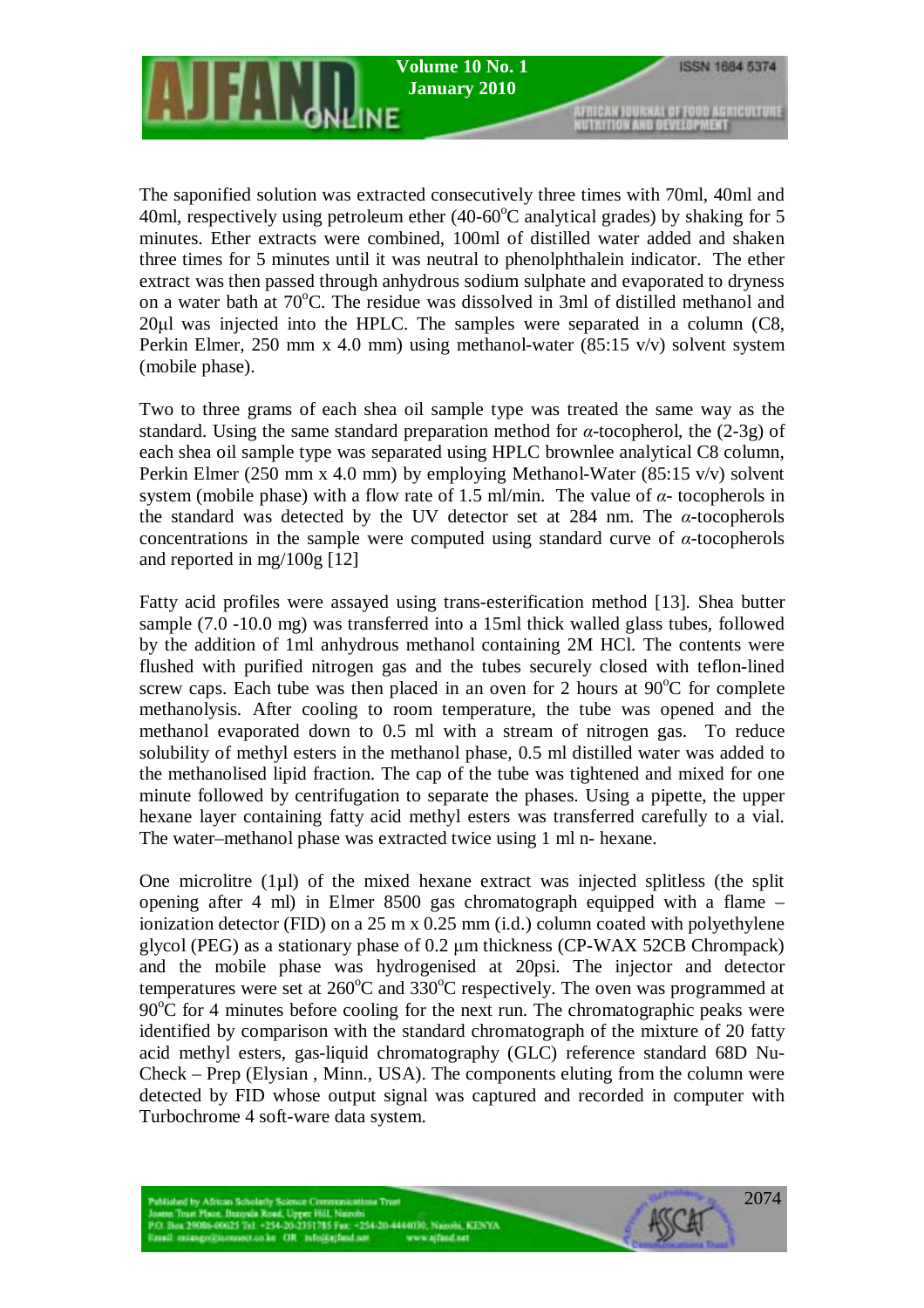

To monitor the performance of the column in the gas chromatograph, the standard mixture of the fatty acid methyl esters were chromatographed at regular intervals for tenth sample running. The amount of each fatty acid in the sample was expressed as % of the sum of all fatty acids in the sample as indicated below:

$$
\% .fatty. acid = \left( \frac{Fatty.acid. peak. area}{\sum total.fatty. acid. peak. areas} \right) \times 100
$$

# **RESULTS**

### **Physicochemical composition of shea oil**

Oil yield from the shea kernels samples in the different shea districts ranged between 41 and 53.56%. Katakwi district in the Teso shea zones exhibited the highest oil yield (53.56%) compared to Pader, Lira and Arua districts. Analysis of the physical characteristic showed that there was a significant variation in oil colour but not refractive index and viscosity ( $P \leq 0.05$ ). The shea oil samples' colour ranged from orange to orange–yellow, refractive index was between 1.67-1.69 while viscosity was in the range of 2.4 to 2.8 cP (Table 1).

The colour of oil from Katakwi, Lira and Arua samples were yellow-orange while the Pader sample was orange. The colour of shea oil from Arua and Lira districts was more yellow-orange than Katakwi district sample (Table 1). The chemical characteristics of shea oil such as acid, peroxide, saponification and iodine values ranged between 2.3 and 12.59 mgKOH/kg, 2.10 and 2.50 meq/kg, 160 and 184 mgKOH/g and 39.21 and 41.37  $I_2g/100$ , respectively (Table 1).

The acid values of the samples from Pader, Lira and Katakwi districts were significantly different from that of Arua district ( $P \le 0.05$ ). There was, however, no significant difference in peroxide, saponification and iodine values in the samples from the different shea districts of Uganda ( $P \le 0.05$ ). The α-tocopherols values in the shea oil samples from the different districts of Uganda ranged between 0.40 and 26.3mg/100g. The α- tocopherols content of shea oil samples from Pader was significantly lower than shea oil samples from Lira, Arua and Katakwi districts (Table 1).

### **Fatty acid profile of shea oil**

The fatty acid composition of shea oil is presented in Table 2. The values of the five major fatty acids in shea oil: palmitic, stearic, oleic, linoleic and arachidic fatty acids in Uganda ranged between 6.52 and 8.12%, 28.65 and 30.94%, 54.99 and 57.72%, 6.18 and 7.79% and 0.65 and 0.90%, respectively. Although oleic and stearic fatty acids were the dominant fatty acids in the shea oil, there was no significant variation (P≤ 0.05) in the values of these fatty acids in the different shea districts of Uganda (Table 2).

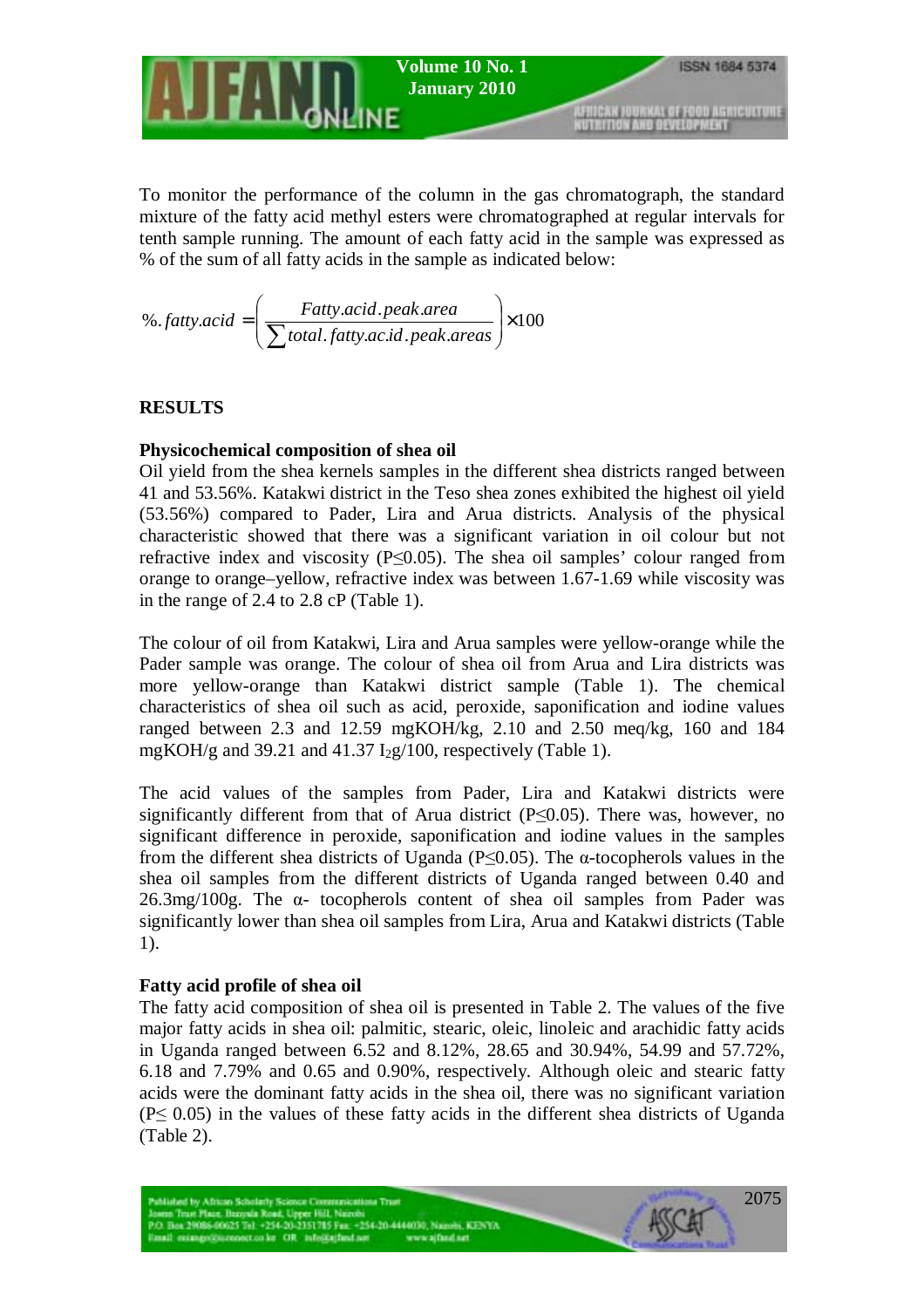### **DISCUSSION**

### **Physicochemical composition of shea oil**

With the emerging shea oil market in the world, its oil yield or fat content is the most important characteristic to be considered. The oil yield from shea kernels in the different districts of Uganda varied from 41 to 53%. The variation in shea kernel oil content exhibited in the different shea districts of Uganda has previously been reported [14]. Even if the mean shea oil kernel content for samples from Katakwi district (53.56%) is quite distinct from the rest, the shea oil yield content of above 40% obtained for the different districts of Uganda is good. This is an indication that shea oil can easily be extracted from the seeds for use as vegetable oil.

Although Uganda's shea kernel oil content is the highest in Africa, the variation in the shea oil content of samples from the different shea zones could be attributed to environmental influence, geographical location, agronomic factors and genetic variation [14, 15]. Katakwi and Lira districts with the highest shea oil content are characterized by bi-modal rains, which are usually experienced between April to August with hot and dry season occurring from November to February which is the fruiting season for shea trees.

High shea oil content in the samples from Katakwi and Lira districts could be due to their early fruiting during the dry season between December and February where temperatures range between 31-35°C. High elevation and cool temperatures are also associated with high levels of shea kernel oil content [15, 16]. In Uganda, different shea districts have elevations of between 1,100-1,350 m. Katakwi and Lira shea districts with high shea oil content fall within altitudes of between 900-1,000 m and with temperatures of between  $30-35^{\circ}$ C during the dry season. On the other hand, Pader and Arua districts with low shea oil contents have elevations of between 1,200m and 1,350m and experience temperatures ranging from 35-40°C. The high shea oil content from the samples in Uganda makes it a potential source of shea oil supply.

In commercial setting such as manufacturing and trade, evaluation of physicochemical characteristics of shea oil quality is very significant. The shea oil acid value obtained in this study is representative of samples from many trees. Because of the recalcitrant nature of shea fruits, early germination may increase the free fatty acid of shea oil. Free fatty acid of shea oil (1 and 20%) with peroxide value of less than 10, obtained in this study, is the characteristic of the majority of many edible vegetable oils [17, 18].

Saponification and iodine values of shea oil exhibited in this study are also lower than saponification and iodine values for most vegetable oils [17, 18, 19]. The peroxide value (2.1-2.5 meq/kg), saponification value (160-192 mgKOH/g) and iodine value (39-41  $I_2g/100g$ ) are, however, similar to those reported previously for the shea oil. The colour of shea oil obtained in this study is similar to reported findings in the previous studies [9, 14, 20]. The yellow-orange colour of shea oil samples may be an

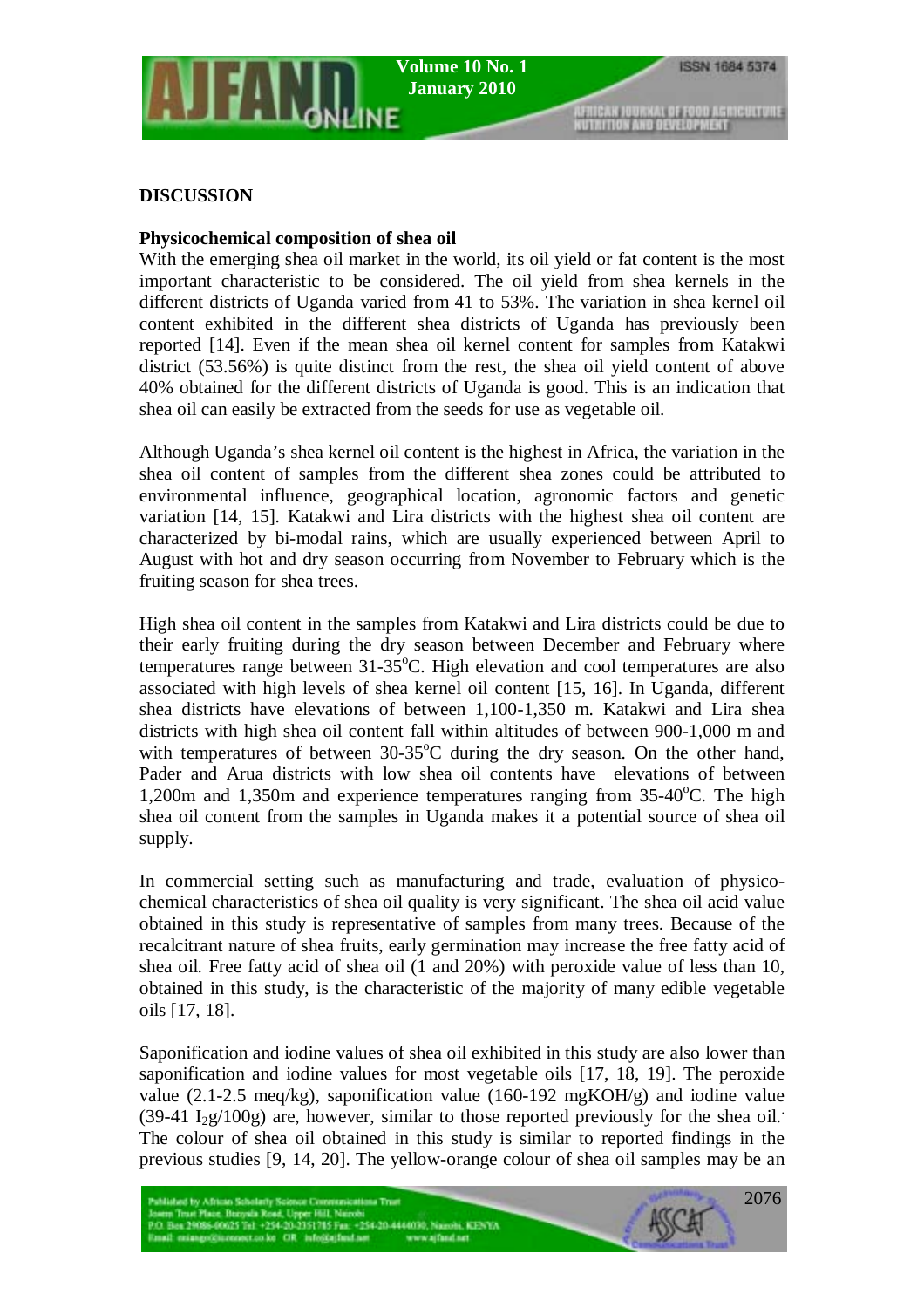indication of the presence in shea oil of ß-carotene pigments which are nutritionally important.

The viscosity values obtained for shea oil samples from the shea districts of Uganda fall within the category of most fluids while their refractive index does not differ so much from refractive indices of sun flower, soya bean and palm oil [17, 18]. The chemical composition of shea oil obtained in this study also conforms to the proposed regional standards for shea butter [21]. This means that shea oil can be commercialized both locally and internationally.

Although tocopherols represent an important class of antioxidants and shea oil contains  $\alpha$ -tocopherols, a low value of between 26.3mg/100g and 44.4mg/100g) with significant variation ( $P \le 0.05$ ) has been exhibited. Several factors linked to environment factors, storage period of the oil and genetic influence have been reported to cause variation in α-tocopherols [9, 22]. Low values of α- tocopherol obtained in this study could have resulted from the prolonged storage of shea oil samples before analysis since some tocopherols might have been used-up in chemical quenching of oxidants (free radicals) during long periods of storage.

Earlier studies indicate that Uganda's shea butter from Pader district had a mean value of 29  $\mu$ g/g (mg/100g) compared to a mean value of 220 $\mu$ g/g for the shea oil samples from the different countries in West Africa [9]. It has been reported that α- tocopherol always increases with temperature during seed maturation and also drought [23]. The high  $\alpha$ - tocopherol values (44.4mg/100g) obtained in Katakwi compared to other shea districts in Uganda could, therefore, be due to the high temperatures above  $30^{\circ}$ C always experienced in the area .

Characterization of shea oil for nutritional, pharmaceutical and cosmetic purposes is, therefore, very important since changes in  $\alpha$ - tocopherol can be an aspect for monitoring of the shea oil quality. Even if shea oil has been used as vegetable fat, cosmetic as well as medicine for centuries, the cosmetic industries, for example, require oils with unique fatty acid profile such as oil with very high oleic fatty acid which makes a soft base for the creams [7]. Acid value, peroxide value, saponification value and iodine value are also indicators of edible oils that are suitable for food, cosmetic, soap making and lubricants since increase in these values can be associated with rancidity of oils due to oxidation. The changes in acid, peroxide and iodine values can, therefore, be used in monitoring deterioration of shea butter.

In general, the chemical composition of shea oil indicates that it can be used as edible vegetable oil, cosmetic, lubricant and for soap making. Anti-oxidants such as αtocopherol can be responsible for reducing degenerative diseases and also for mopping up free radicals responsible for oxidative damage of cell membranes, skin and causing of cancer [24]. Since  $\alpha$ -tocopherol is one of the groups of fat soluble vitamin E compounds that cannot be synthesized by animal cells, it must be obtained from plant sources through diet [23]. Because of their vital role in nutrition and

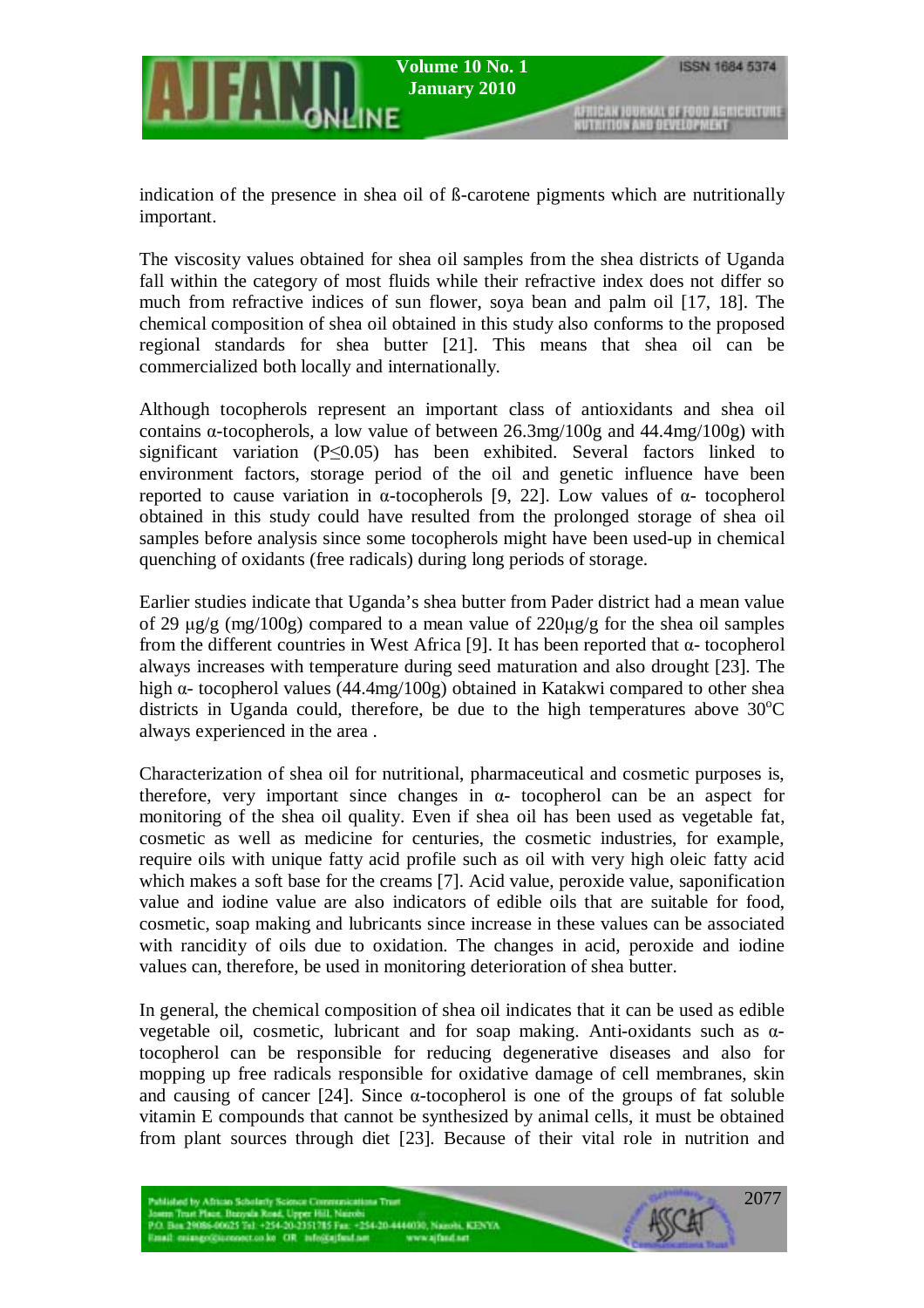

cosmetic industry, the presence of α-tocopherol in shea oil makes it an important oil especially in cosmetic applications, human diet, nutrition and health.

### **Fatty acid profile of shea oil**

Although shea oil is characterized by 16 saturated and unsaturated fatty acids, the five fatty acids (oleic, stearic, palmitic, linoleic and arachidic) are the most dominant in shea oil with values greater than 0.01%. The five fatty acid composition of shea oil in the Pader, Lira, Katakwi and Arua shea districts of Uganda exhibited no significant variation (P≤0.05). Although Uganda's shea oil oleic fatty acid values has been reported to range between 37% and 55% [9], the differences in shea oil fatty acid reported in this study could probably be due to variation in the harvesting season, geographical locations, method of laboratory analysis and genetic variability.

Variation in fatty acid composition between Ugandan and West African shea oil exists. In these reports [6, 9], Uganda's shea oil had 57% oleic and 30% stearic while the West African had 45% oleic and 34% stearic. Linoleic acid is an essential fatty acid that is vital in nutrition because of its un-saturation. Shea oil samples from the shea districts of Uganda had linoleic acid in the range of 6% to 8% which is lower than in passion fruit seeds with values of 67% to 74% [25]. Sunflower oil and soya bean oil were also found to have values of 74% and 53% of linoleic acid, respectively [26]. The linoleic acid value content of 6-8% makes shea oil a moderate source of essential fatty acids in the human diet. In addition, linoleic acid can be used to synthesize arachidonic acid and other biologically important compounds in most mammals including humans [26].

Chemical composition and dietary profile of the fat is an important aspect of human nutrition since fats serve as a source of dietary energy. The high level of un-saturated fats in Uganda's shea oil makes it better edible oil. This is because food containing high levels of un-saturated fats can: improve digestibility, easily infiltrate the bile salt and bind to low weight proteins. The fact that the oleic fatty acid values in shea oil are higher than in soya bean oil (25%) and palm oil (36%) makes shea oil a good source of poly-unsaturated fatty acids too. Linoleic acid content of shea oil from Uganda of 7% when compared with that of soya bean oil ( 53%) and palm oil (10%) is moderately lower in essential fatty acids [26, 27, 28].

Consumption of monounsaturated fatty acids such as oleic acid  $($ >55% in shea oil) is believed to be beneficial in reducing blood levels of low-density lipoprotein (LDL) cholesterol ("bad" cholesterol), hence lowering the risk of coronary heart diseases now on the increase among urban populations in developing countries such as Uganda. Shea oil could, therefore, offer an alternative source for dietary fat especially at this time when food prices are increasing. The implication of this is that shea oil would need to be promoted both locally and internationally.

Because cocoa butter has high level of stearic and palmitic fatty acids just like shea oil, the European Union has recommended shea butter to be blended into chocolate as an equivalent to cocoa butter or cocoa butter improver which is a more affordable

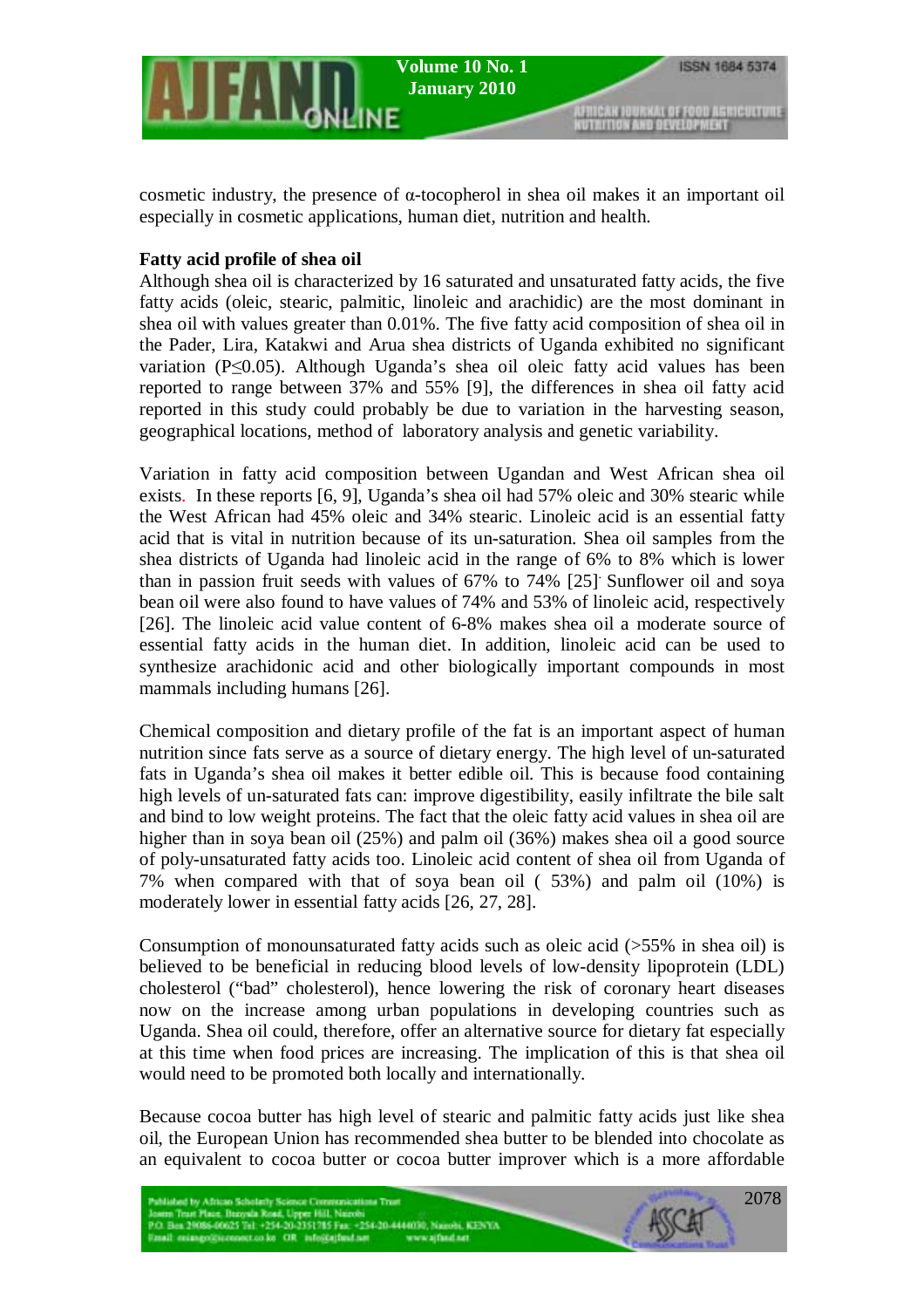

substitute [29]. This increase in the demand of the shea butter in the cocoa industry could lead to promotion and improvement in household income for the shea parklands' communities. Since certification of shea kernels and shea butter is going to become important in the European markets, the demand for consistency in quality of shea products exported to such highly regulated markets would benefit from findings of this study. Besides, the information that has been generated through analysis of data on physico-chemical characterization of shea oil could also be used to guide traceability of geographical origin and certification of shea products from Uganda.

## **CONCLUSION**

Although the results show that different components (chemical composition and fatty acid profile) of shea oil from different shea districts in Uganda are not significantly different (P≤0.05) from each other, the differences observed in acid value, colour and α-tocopherols, require further investigation associated with post-harvest handling of shea oil. The characteristics exhibited by the physico-chemical composition and fatty acid profile of shea oil from Uganda make it a possible and potential raw material for cosmetics, soap, food processing (as edible vegetable oil) and in the bakery/confectionery sector. These values are of high significance in the development of standards for Uganda's shea oil and improving its commercialization and tradability both locally and internationally.

## **ACKNOWLEDGEMENT**

We extend our thanks to Mr. Sentongo (Department of Food Science and Technology) and Mr Lawrence Guyire (Government Chemist) for assisting in the laboratory analyses; Mr. Vincent Makokha. and Mr. Asuman (Uganda Industrial Research Institute) for analysis of  $\alpha$ -tocopherols; Mr. Justus Byekengeka and Ms. Jane Mukasa for analysis of fatty acids. Dr. Grace Nambatya for facilitating analyses carried out at the Natural Chemotherapeutics Research Laboratory, Ministry of Health. Appreciation is extended to communities of the shea districts who facilitated collection of shea fruits. We are grateful to the Carnegie Corporation of New York for financial support extended to the School of Graduate Studies, Makerere University (which sponsored this research through a competitive post-doctoral grant awarded to Dr. John Bosco Lamoris Okullo) and partial funding from the European Union (through INNOVKAR project). Lastly, we are grateful to all the anonymous reviewers for their respective comments that shaped this manuscript.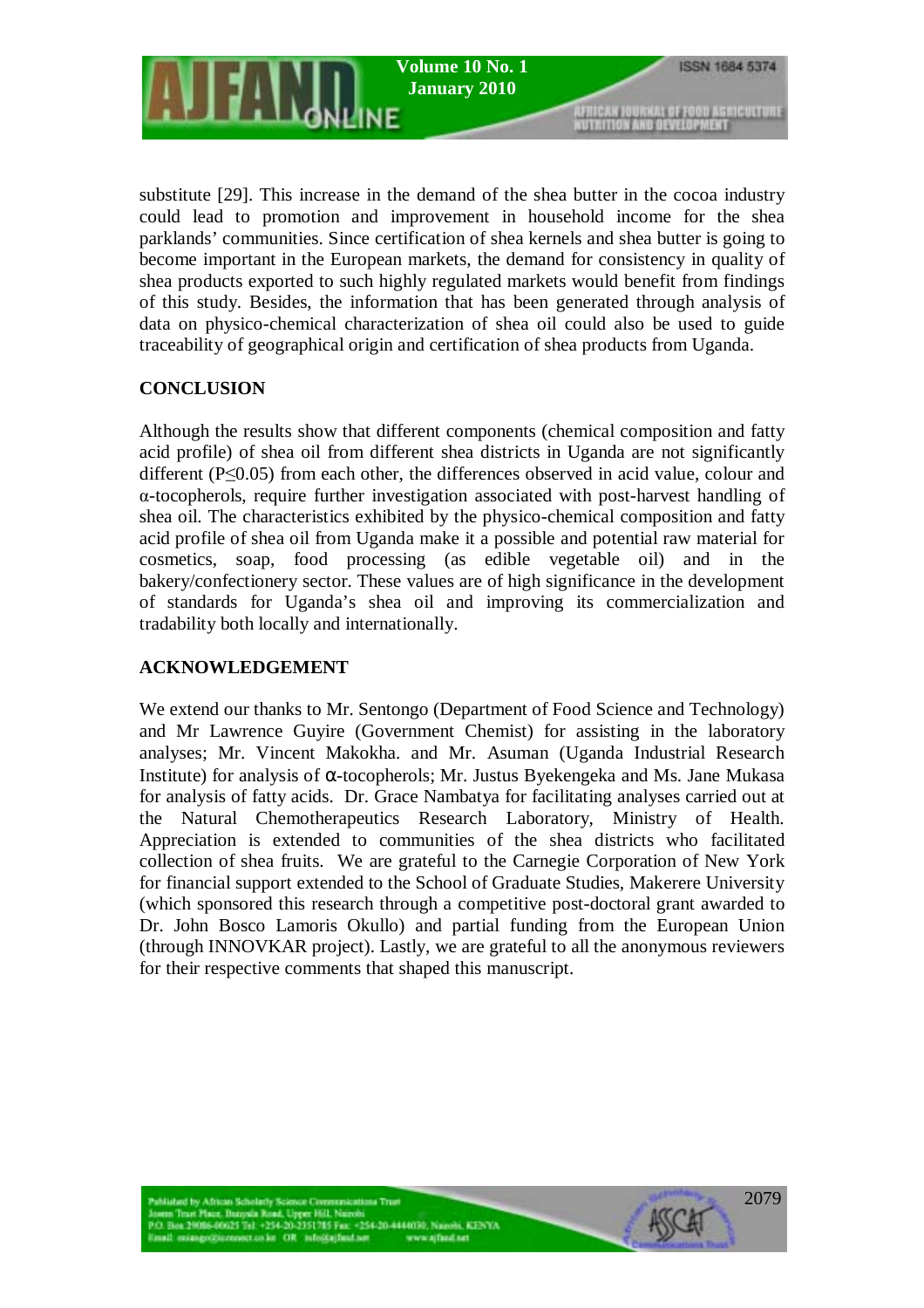AFRICAN JOURNAL OF FOOD AGRICULTURE<br>NUTRITION AND DEVELOPMENT

## **Table 1: The physico-chemical properties of shea butter oil from different districts of Uganda**

| Physico-chemical              | <b>District</b>   |                                                       |                   |                   |                            |  |
|-------------------------------|-------------------|-------------------------------------------------------|-------------------|-------------------|----------------------------|--|
| properties                    | Pader             | Lira                                                  | <b>Katakwi</b>    | Arua              | Soya bean<br>(Gylcine max) |  |
|                               |                   |                                                       |                   |                   | Oil                        |  |
| **Colour (Degree of           | Orange            | Yel-Or                                                | Yel-Or            | Yel-Or            | $[30]**$<br><b>Brown</b>   |  |
| colour mixtures)              |                   |                                                       |                   |                   |                            |  |
| Refractive index              |                   | $1.467 \pm 0.001$ $1.468 \pm 0.001$ $1.468 \pm 0.000$ |                   | $1.469 \pm 0.001$ | 1.467                      |  |
| Viscosity (cP)                | $2.4 \pm 0.2$     | $2.6 \pm 0.2$                                         | $2.8 \pm 0.4$     | $2.6 \pm 0.2$     |                            |  |
| Oil yield content (%)         | $41.11 \pm 1.02$  | $50.83 \pm 1.26$                                      | $53.56 \pm 1.26$  | $45.11 \pm 0.19$  | 20.1                       |  |
| Acid value (mgKOH/kg)         | $3.00 \pm 0.53$   | $3.18 \pm 0.27$                                       | $2.30\pm0.66$     | $12.59 \pm 0.17$  | 1.0                        |  |
| Peroxide value $(mEq/kg)$     | $2.25 \pm 0.35$   | $2.20 \pm 0.42$                                       | $2.10\pm0.14$     | $2.50 \pm 0.71$   | 0.2                        |  |
| Saponification value          | $177.32 \pm 1.89$ | 192.15±1.99                                           | $160.35 \pm 1.21$ | $184.14 \pm 1.85$ | 193                        |  |
| (mgKOH/g)                     |                   |                                                       |                   |                   |                            |  |
| Iodine value $(I_2g/100g)$    | $39.34 \pm 1.07$  | $36.60 \pm 1.15$                                      | $41.37\pm 6.10$   | $39.21 \pm 0.54$  | 126                        |  |
| $\alpha$ -tocopherols content | $26.30 \pm 4.29$  | $36.6 \pm 0.02$                                       | $44.4 \pm 0.29$   | $40.0 \pm 0.17$   |                            |  |
| (mg/100g)                     |                   |                                                       |                   |                   |                            |  |

*The short abbreviations are represented as follows: Yel-Or ≡ Yellow-Orange colour, Yel-Gr ≡ Yellow-Green colour, Red-Or ≡ Red-Orange. All results in (Table 1) are means of triplicate analysis and are* compared with *\*\* Properties of Soya bean (Glycine max) oil*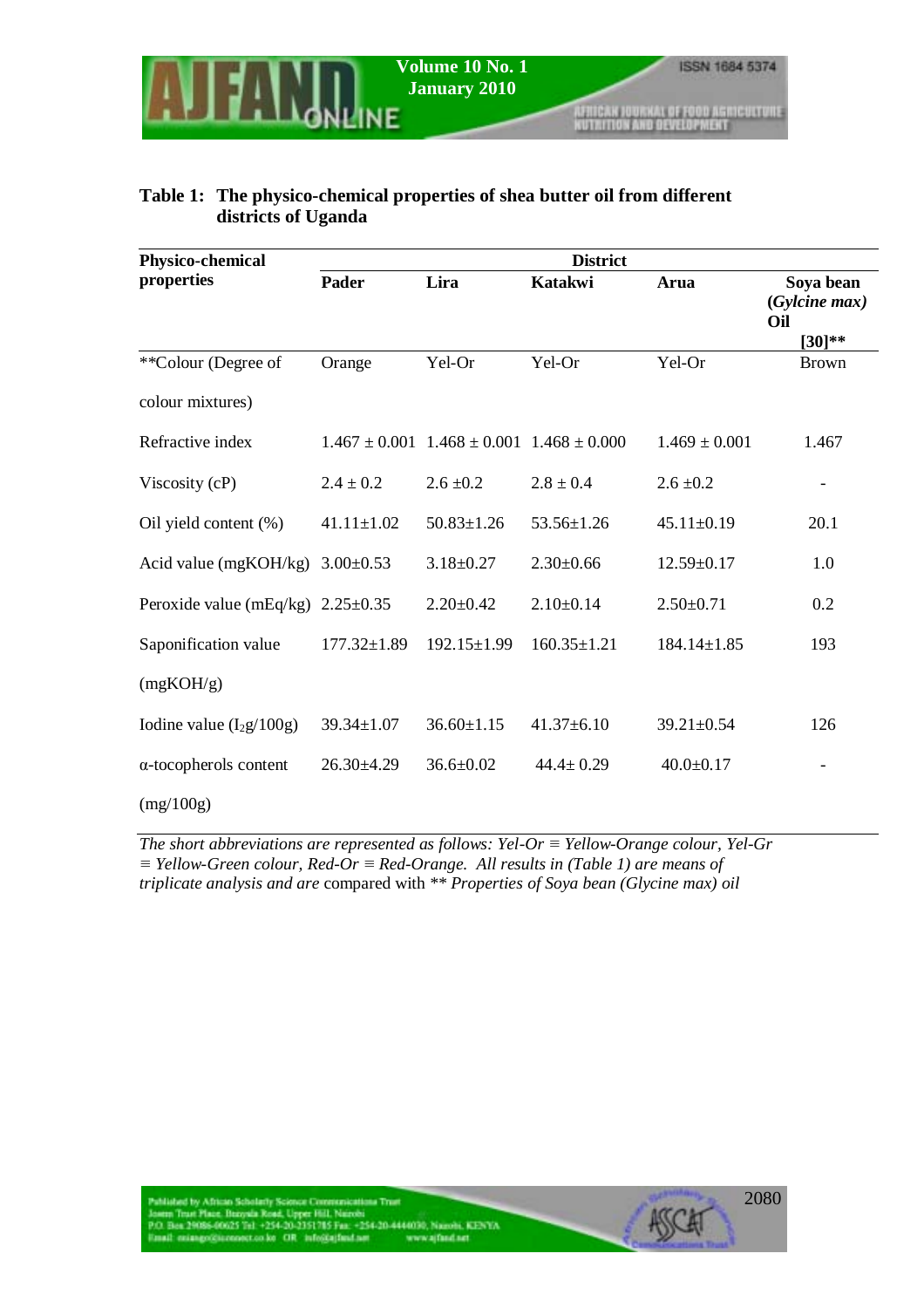# **Table 2: The fatty acid profile of shea butter oil from different districts of Uganda**

| <b>Fatty acid properties</b> | <b>District</b>  |                  |                  |                 |                                             |  |
|------------------------------|------------------|------------------|------------------|-----------------|---------------------------------------------|--|
| (%)                          | <b>Pader</b>     | Lira             | Katakwi          | Arua            | Soya bean<br>(Gylcine max) oil<br>$[30]$ ** |  |
| Palmitic cid $(C_{16:0})$    | $8.04 \pm 1.23$  | $6.52 \pm 0.18$  | $7.14 \pm .54$   | $8.12 \pm 0.55$ | 10.60                                       |  |
| Stearic acid $(C_{18:0})$    | $28.65 \pm 2.23$ | $29.43 \pm 0.49$ | $30.94 + 1.67$   | $28.76\pm0.89$  | 04.00                                       |  |
| Oleic acid ( $C_{18:1n9}$ )  | $55.54 + 0.87$   | $57.63 + 0.77$   | $56.72 \pm 0.98$ | $54.99 + 1.05$  | 23.30                                       |  |
| Linoleic acid $(C_{18:2n6})$ | $6.86 \pm 0.44$  | $6.42 + 0.12$    | $6.18 \pm 0.11$  | $7.79 \pm 0.92$ | 53.70                                       |  |
| Arachidic acid $(C_{20:00})$ | $0.67 \pm 0.11$  | $0.78 \pm 0.01$  | $0.90 \pm 0.18$  | $0.65 \pm 0.09$ | 00.30                                       |  |

*All results in Table 2 are means of triplicate analysis* and are compared with *\*\* Properties of Soya bean (Glycine max) oil*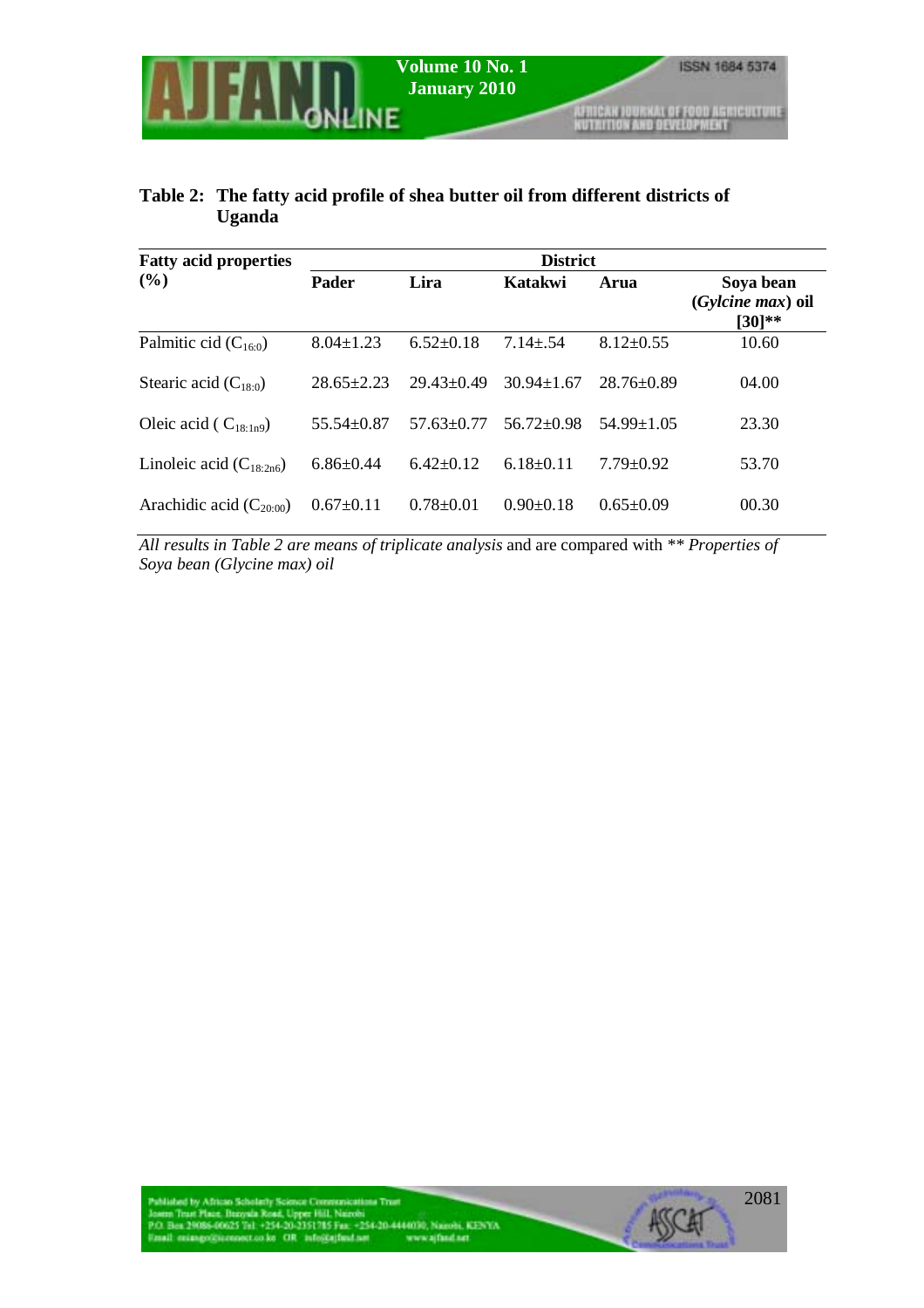### **REFERENCES**

- 1. **FAO.** Corporate Document Respiratory. Minor oil crops. 2007 Available on http://www.fao.org/docrep/X5043E/x5043E0b.htm. *retrieved on 23.3.2007.*  Accessed on August  $27<sup>th</sup>$  2007.
- 2. **White house and Associates**. Overview of food and premix industries in Southern and Eastern Uganda. Micro nutrient initiative, 2003. Pp 5.
- 3. **Hall JB**, **Aebischer PD, Tomlinson HF, Osei-Amaning E and JR Hindle**  Vitellaria *paradoxa*: a monograph. School of Agricultural and Forest Sciences, University of Wales, Bangor, UK, 1996. Pp. 105.
- 4. **Okullo JBL**, **Hall JB and J Obua** Leafing, flowering and fruiting of *Vitellaria paradoxa* subsp. *nilotica* in Savanna parklands in Uganda. *Agroforestry Systems*; 2004; **60**: 77-91.
- 5. **FAO.** Appendix 8, Forest Genetic resource priorities. 8. Africa. Report of the Fourth session of the FAO panel of Experts on Forest Gene Resources, Canberra, Australia, 9-11 March 1977, FAO, Rome, Pp. 62-64, 1977.
- 6. **Maranz S, Kpikpi W, Weisman Z, Sauveur AD and B Chapagain** Nutritional values and indigenous preferences for shea fruits (*Vitellaria paradoxa* CF Gaertn.) in African Agroforestry parklands. *Journal of Economic Botany*: 2004; **58**: 588-600.
- 7. **Alander J** Shea butter A multifunctional ingredient for Food and Cosmetic. *Lipid Technology.* 2004; **16(9)**: 202-205*.*
- 8. **Akhter S, Halim A, Sohel SI, Sarker SK, Chowdhury MHS and SS Sonet** A review of the use of non-timber forest products in beauty care in Bangladesh. *Journal of Forest Research*. 2008; **19(1)**: 72-78.
- 9. **Maranz S**, **Weisman Z, Bisgaard J and G Bianchi** Germplasm resources of *Vitellaria paradoxa* based on variation in fat composition across the distribution range. *Agroforestry Systems*. 2004; **60**: 71-76.
- 10. **Sonau H**, **Picard N, Lovett PN, Dembele M, Korbo A, Diarisso and JM Bouvet** Phenotypic variation of agromorphological traits of the shea tree*, Vitellaria paradoxa.* C.F. Gaertn., in Mali. *Genetic Resources and Crop Evolution*. 2006; **53**: 145-161.
- 11. **AOAC.** Association of Official Analytical Chemists. Official methods of analysis.  $17<sup>th</sup>$ ed. Washington, DC, 1997.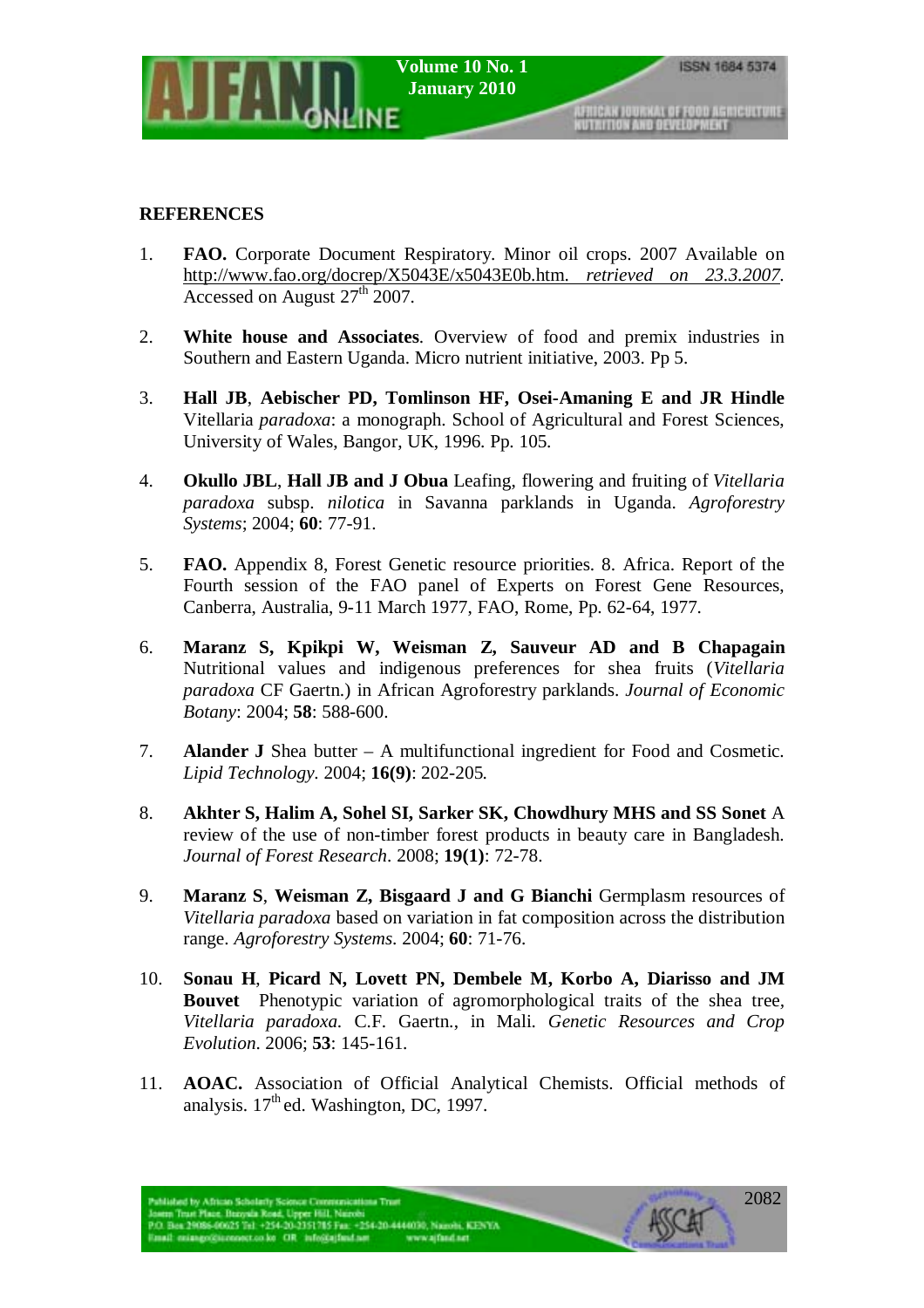- 12. **AACC.** American Association of Cereal Chemists. 2<sup>nd</sup> Edition. Method 86.05. Analysis of Vitamin A and E, 1989.
- 13. **Joensen H** and **O Grahl-Nielsen** Discrimination of sebastes Viviparous, S.marinus and S. mentella from Norway by chemometry of the fatty acid profile in hert and gill tissues in the skull- and otolith-oil. Comparative Biochemistry and Physiology part B: *Biochemistry and molecular Biology*. 2001; **126**: 69-79.
- 14. **Di-Vincenzo D**, **Maranz S, Serraiocco A, Vito R, Weisman Z and G Biachi**  Regional variation in shea butter lipid and triterpene composition in four African countries. *Journal of Agriculture and Food Chemistry* 2005; **53**: 7473- 7479.
- 15. **Maranz S and Z Weisman** Evidence of indigenous selection and distribution of the shea trees (*Vitellaria paradoxa*) and its potential significance to prevailing parkland savanna tree patterns in Sub Saharan Africa north of equator. *Journal of Biogeography.* 2003; **30**: 1505-1516
- 16. **Kapseu C, Bup ND, Tchiengang C, Abi CF, Broto F and M Parmentier** Effect of particle size and drying temperature on drying rate and oil extracted yield of *Buccholzia coriacea* (MVAN) and *Butyrospermum parkii* (ENGL). *International Journal of Food science and Technology*. 2007; **42**: 573-578.
- 17. **Dhellot JR**, **Matouba E, Maloumbi MG, Nzikou JM, Safou-Ngoma DG, Linda M, Desobry S and M Parmentier** Extraction, chemical composition and nutritional characterization of vegetable oils: Case of *Amaranthus hybridus* (Var1 and 2) of Congo Brazzaville. *African Journal of Biotechnology* 2006; **5(11)**:1095-1101.
- 18. **Anhwange BA**, **Ajibola VO and SJ Oniye** Chemical studies of seeds of *Moringa oleifera* and *Detarium microcarpum* (Guill and Sperr). *Journal of Biological Sciences*. 2004; **4(6)**: 711-715.
- 19. **Tchobo FP**, **Natta AK, Barea B, Barouh N, Piombo G, Pina M, Villeneuve P, Soumanou MM and DCK Sohounhloue** Characterization of Pentadesma butyracea sabine Butters of different production Regions in Benin. *Journal of the American Oil Chemists' Society* 2007; **84**: 755-760.
- 20. **Tano-Debrah K and Y Ohta** Enzyme assisted extraction of fat from kernels of the shea tree *Butyrospermum parkii*. *Journal of the American Oil Chemists' Society* 1994; **71**: 979-983.
- 21. **Regional Technical Committe**e Comments on Draft African regional Standards for unrefined shea butter. Available on http://www.sheastandards.net/downloads/RTC\_SHEA\_BUTTER.doc, 2006, Accessed on August  $21<sup>st</sup> 2007$ .